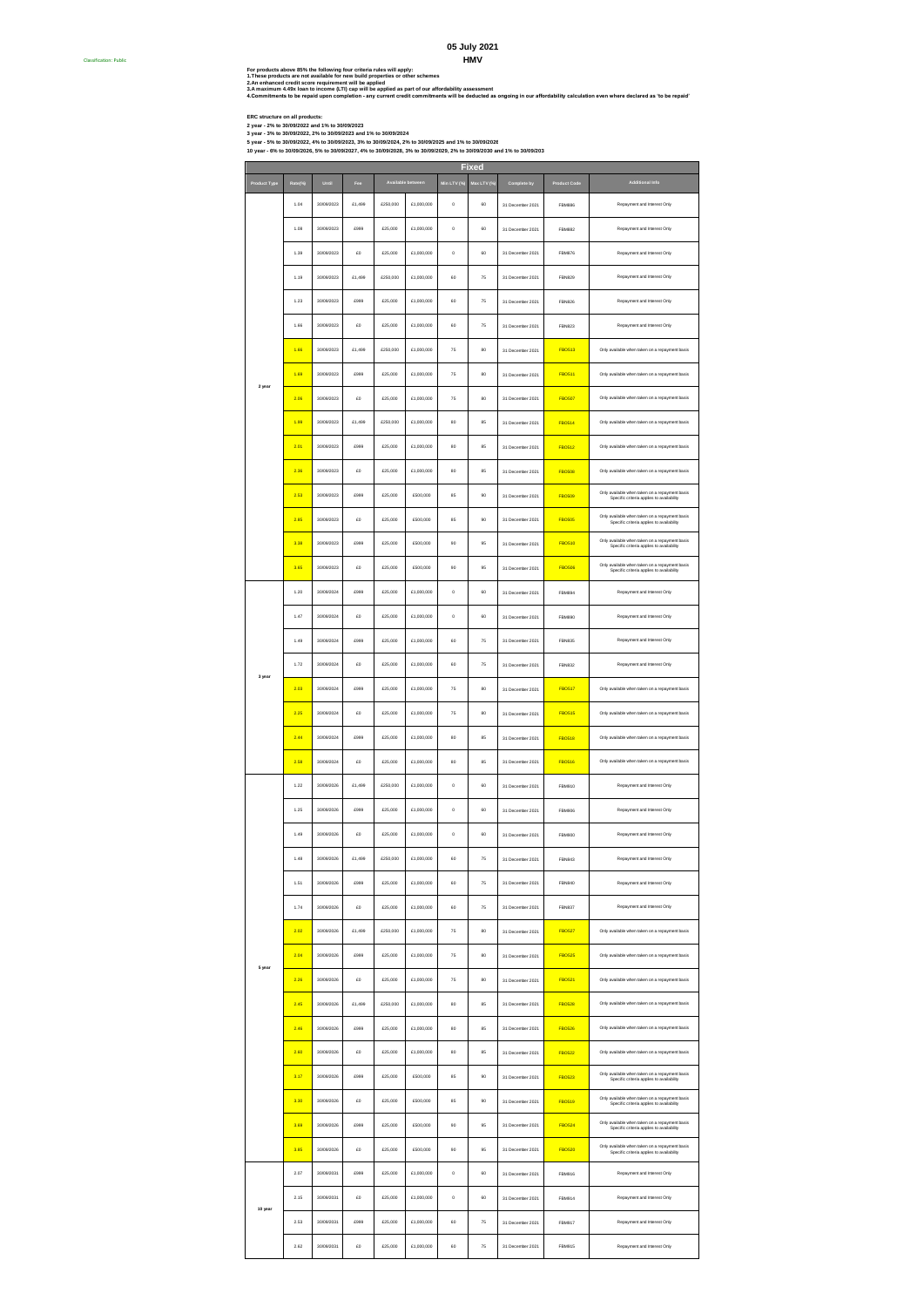Ē

| For products above 85% the following four criteria rules will apply:                                                                                                           |
|--------------------------------------------------------------------------------------------------------------------------------------------------------------------------------|
| 1.These products are not available for new build properties or other schemes                                                                                                   |
| 2.An enhanced credit score requirement will be applied                                                                                                                         |
| 3.A maximum 4.49x loan to income (LTI) cap will be applied as part of our affordability assessment                                                                             |
| 4.Commitments to be repaid upon completion - any current credit commitments will be deducted as ongoing in our affordability calculation even where declared as 'to be repaid' |
|                                                                                                                                                                                |

|              |         |            |        |           |                   |             | Fixed              |                  |               |                                                                                             |
|--------------|---------|------------|--------|-----------|-------------------|-------------|--------------------|------------------|---------------|---------------------------------------------------------------------------------------------|
| Product Type | Rate(%) | Until      | Fee    |           | Available between | Min LTV (%) | Max LTV (%)        | Complete by      | Product Code  | <b>Additional Info</b>                                                                      |
|              | 1.04    | 30/09/2023 | £1,499 | \$250,000 | £1,000,000        | $\circ$     | 60                 | 31 December 2021 | <b>FBM930</b> | Repayment and Interest Only                                                                 |
|              | 1.08    | 30/09/2023 | £999   | £25,000   | £1,000,000        | $\circ$     | 60                 | 31 December 2021 | <b>FBM926</b> | Repayment and Interest Only                                                                 |
|              | 1.39    | 30/09/2023 | £0     | £25,000   | £1,000,000        | $\circ$     | 60                 | 31 December 2021 | <b>FBM920</b> | Repayment and Interest Only                                                                 |
|              | 1.19    | 30/09/2023 | £1,499 | £250,000  | £1,000,000        | 60          | $\scriptstyle{75}$ | 31 December 2021 | <b>FBN852</b> | Repayment and Interest Only                                                                 |
|              | 1.23    | 30/09/2023 | £999   | £25,000   | £1,000,000        | 60          | 75                 | 31 December 2021 | <b>FBN849</b> | Repayment and Interest Only                                                                 |
|              | 1.66    | 30/09/2023 | £0     | £25,000   | \$1,000,000       | 60          | 75                 | 31 December 2021 | <b>FBN846</b> | Repayment and Interest Only                                                                 |
|              | 1.66    | 30/09/2023 | £1,499 | £250,000  | £1,000,000        | 75          | 80                 | 31 December 2021 | <b>FBO537</b> | Only available when taken on a repayment basis                                              |
| 2 year       | 1.69    | 30/09/2023 | £999   | £25,000   | £1,000,000        | 75          | 80                 | 31 December 2021 | <b>FBO535</b> | Only available when taken on a repayment basis                                              |
|              | 2.06    | 30/09/2023 | £O     | £25,000   | £1,000,000        | 75          | 80                 | 31 December 2021 | <b>FBO531</b> | Only available when taken on a repayment basis                                              |
|              | 1.99    | 30/09/2023 | £1,499 | £250,000  | £1,000,000        | 80          | 85                 | 31 December 2021 | <b>FBO538</b> | Only available when taken on a repayment basis                                              |
|              | 2.01    | 30/09/2023 | £999   | £25,000   | £1,000,000        | 80          | 85                 | 31 December 2021 | <b>FBO536</b> | Only available when taken on a repayment basis                                              |
|              | 2.36    | 30/09/2023 | £O     | £25,000   | £1,000,000        | 80          | 85                 | 31 December 2021 | <b>FBO532</b> | Only available when taken on a repayment basis                                              |
|              | 2.53    | 30/09/2023 | £999   | £25,000   | £500,000          | 85          | 90                 | 31 December 2021 | <b>FBO533</b> | Only available when taken on a repayment basis<br>Specific criteria applies to availability |
|              | 2.85    | 30/09/2023 | £O     | £25,000   | £500,000          | 85          | 90                 | 31 December 2021 | <b>FBO529</b> | Only available when taken on a repayment basis<br>Specific criteria applies to availability |
|              | 3.38    | 30/09/2023 | £999   | £25,000   | £500,000          | 90          | 95                 | 31 December 2021 | <b>FBO534</b> | Only available when taken on a repayment basis<br>Specific criteria applies to availability |
|              | 3.65    | 30/09/2023 | £0     | £25,000   | £500,000          | 90          | 95                 | 31 December 2021 | <b>FBO530</b> | Only available when taken on a repayment basis<br>Specific criteria applies to availability |
|              | 1.20    | 30/09/2024 | £999   | £25,000   | £1,000,000        | $\circ$     | 60                 | 31 December 2021 | FBM938        | Repayment and Interest Only                                                                 |
|              | 1.47    | 30/09/2024 | £O     | £25,000   | £1,000,000        | $\circ$     | 60                 | 31 December 2021 | <b>FBM934</b> | Repayment and Interest Only                                                                 |
|              | 1.49    | 30/09/2024 | £999   | £25,000   | £1,000,000        | 60          | $\scriptstyle{75}$ | 31 December 2021 | <b>FBN858</b> | Repayment and Interest Only                                                                 |
| 3 year       | 1.72    | 30/09/2024 | £O     | £25,000   | £1,000,000        | 60          | 75                 | 31 December 2021 | <b>FBN855</b> | Repayment and Interest Only                                                                 |
|              | 2.03    | 30/09/2024 | £999   | £25,000   | £1,000,000        | 75          | 80                 | 31 December 2021 | <b>FBO541</b> | Only available when taken on a repayment basis                                              |
|              | 2.25    | 30/09/2024 | £O     | £25,000   | £1,000,000        | 75          | 80                 | 31 December 2021 | <b>FBO539</b> | Only available when taken on a repayment basis                                              |
|              | 2.44    | 30/09/2024 | £999   | £25,000   | £1,000,000        | 80          | 85                 | 31 December 2021 | <b>FBO542</b> | Only available when taken on a repayment basis                                              |
|              | 2.58    | 30/09/2024 | £O     | £25,000   | £1,000,000        | 80          | 85                 | 31 December 2021 | <b>FBO540</b> | Only available when taken on a repayment basis                                              |
|              | 1.22    | 30/09/2026 | £1,499 | £250,000  | £1,000,000        | $\circ$     | 60                 | 31 December 2021 | FBM954        | Repayment and Interest Only                                                                 |
|              | 1.25    | 30/09/2026 | £999   | £25,000   | £1,000,000        | $\circ$     | 60                 | 31 December 2021 | <b>FBM950</b> | Repayment and Interest Only                                                                 |
|              | 1.49    | 30/09/2026 | £O     | £25,000   | £1,000,000        | $\circ$     | 60                 | 31 December 2021 | FBM944        | Repayment and Interest Only                                                                 |
|              | 1.48    | 30/09/2026 | £1,499 | £250,000  | £1,000,000        | 60          | 75                 | 31 December 2021 | ERNBER        | Repayment and Interest Only                                                                 |
|              | 1.51    | 30/09/2026 | £999   | £25,000   | £1,000,000        | 60          | 75                 | 31 December 2021 | <b>FBN863</b> | Repayment and Interest Only                                                                 |
|              | 1.74    | 30/09/2026 | £O     | £25,000   | £1,000,000        | 60          | 75                 | 31 December 2021 | <b>FRNRFO</b> | Repayment and Interest Only                                                                 |
|              | 2.02    | 30/09/2026 | £1,499 | £250,000  | £1,000,000        | 75          | 80                 | 31 December 2021 | <b>FBO551</b> | Only available when taken on a repayment basis                                              |
| 5 year       | 2.04    | 30/09/2026 | £999   | £25,000   | £1,000,000        | 75          | 80                 | 31 December 2021 | <b>FBO549</b> | Only available when taken on a repayment basis                                              |
|              | 2.26    | 30/09/2026 | £0     | £25,000   | £1,000,000        | 75          | 80                 | 31 December 2021 | <b>FBO545</b> | Only available when taken on a repayment basis                                              |
|              | 2.45    | 30/09/2026 | £1,499 | £250,000  | £1,000,000        | 80          | 85                 | 31 December 2021 | <b>FBO552</b> | Only available when taken on a repayment basis                                              |
|              | 2.46    | 30/09/2026 | £999   | £25,000   | £1,000,000        | 80          | 85                 | 31 December 2021 | <b>FBO550</b> | Only available when taken on a repayment basis                                              |
|              | 2.60    | 30/09/2026 | £0     | £25,000   | £1,000,000        | 80          | 85                 | 31 December 2021 | <b>FBO546</b> | Only available when taken on a repayment basis                                              |
|              | 3.17    | 30/09/2026 | £999   | £25,000   | £500,000          | 85          | 90                 | 31 December 2021 | <b>FBO547</b> | Only available when taken on a repayment basis<br>Specific criteria applies to availability |
|              | 3.30    | 30/09/2026 | £0     | £25,000   | £500,000          | 85          | 90                 | 31 December 2021 | <b>FBO543</b> | Only available when taken on a repayment basis<br>Specific criteria applies to availability |
|              | 3.69    | 30/09/2026 | £999   | £25,000   | £500,000          | 90          | 95                 | 31 December 2021 | <b>FBO548</b> | Only available when taken on a repayment basis<br>Specific criteria applies to availability |
|              | 3.85    | 30/09/2026 | £0     | £25,000   | £500,000          | 90          | 95                 | 31 December 2021 | <b>FBO544</b> | Only available when taken on a repayment basis<br>Specific criteria applies to availability |

| Large Loans HMV & FTB<br>These products are not available to Retirement Home plan or Consent to Lease customers<br>Interest Only available up to 75% LTV |              |              |        |            |                          |             |             |                  |                     |                                                                 |  |  |  |  |
|----------------------------------------------------------------------------------------------------------------------------------------------------------|--------------|--------------|--------|------------|--------------------------|-------------|-------------|------------------|---------------------|-----------------------------------------------------------------|--|--|--|--|
|                                                                                                                                                          | <b>Fixed</b> |              |        |            |                          |             |             |                  |                     |                                                                 |  |  |  |  |
| Product Type                                                                                                                                             | Rate(%)      | <b>Until</b> | Fee    |            | <b>Available between</b> | Min LTV (%) | Max LTV (%) | Complete by      | <b>Product Code</b> | Additional Info                                                 |  |  |  |  |
|                                                                                                                                                          | 1.17         | 30/09/2023   | £1,499 | £1,000,000 | £5,000,000               | $\circ$     | 60          | 31 December 2021 | FBN103              | Repayment and Interest Only                                     |  |  |  |  |
| 2 year                                                                                                                                                   | 2.40         | 30/09/2023   | £1,499 | £1,000,000 | £5,000,000               | 60          | 70          | 31 December 2021 | FRN104              | Repayment and Interest Only                                     |  |  |  |  |
|                                                                                                                                                          | 2.75         | 30/09/2023   | £1,499 | £1,000,000 | £2,000,000               | 70          | 80          | 31 December 2021 | FBN102              | Repayment and Interest Only<br>Interest only available <75% LTV |  |  |  |  |
| 5 year                                                                                                                                                   | 1.28         | 30/09/2026   | £1,499 | £1,000,000 | £5,000,000               | $\circ$     | 60          | 31 December 2021 | FRN105              | Repayment and Interest Only                                     |  |  |  |  |
|                                                                                                                                                          | 3.32         | 30/09/2026   | £1,499 | £1,000,000 | £5,000,000               | 60          | 70          | 31 December 2021 | FBN106              | Repayment and Interest Only                                     |  |  |  |  |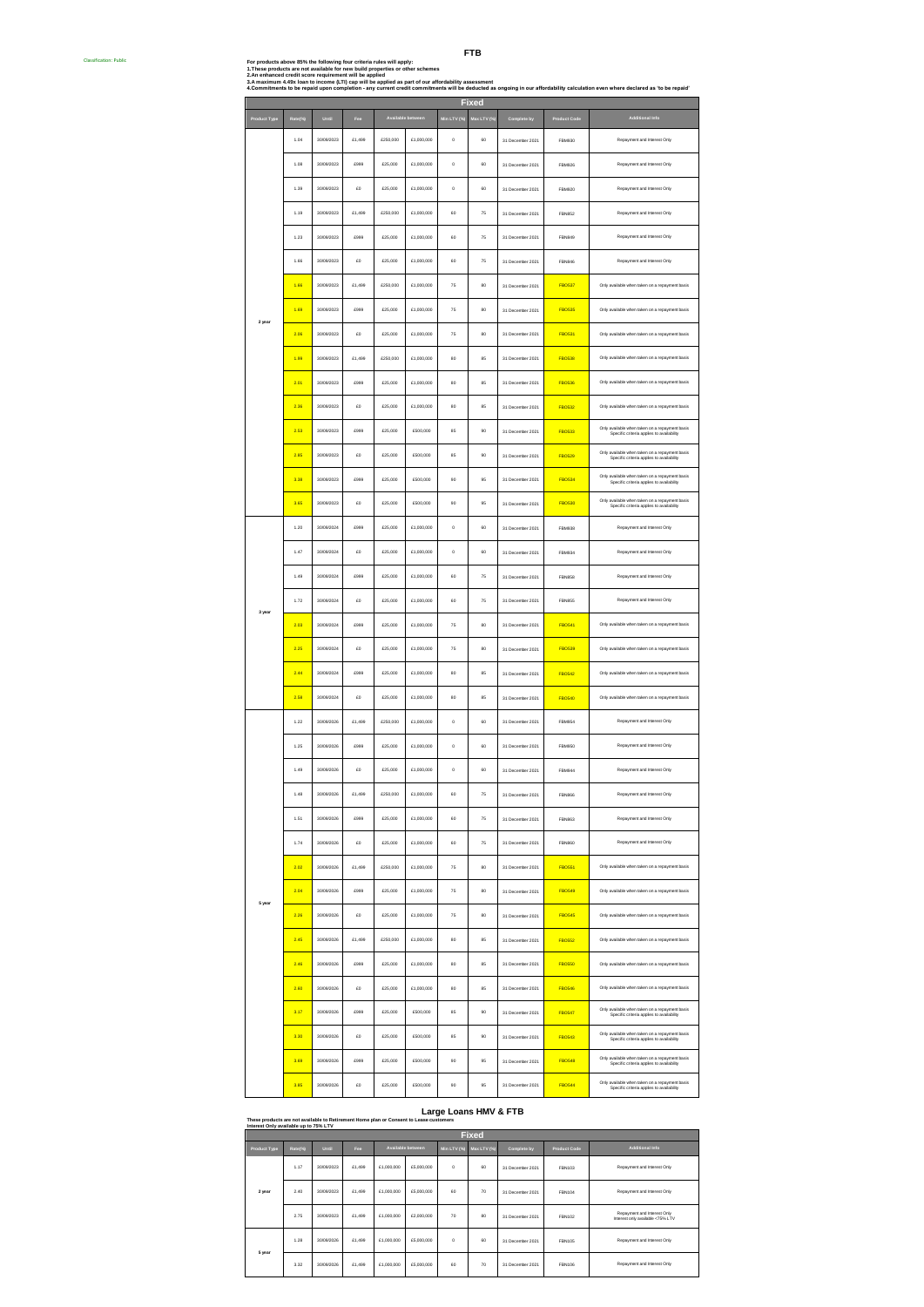### Classification: Public # **These products are only available for New Build houses/bungalows/flats. They are not available for conversions or renovations between 80-85% LTV New Build HMV**

|              |         |            |              |         |                   |             | <b>Fixed</b> |              |                     |                                                                        |
|--------------|---------|------------|--------------|---------|-------------------|-------------|--------------|--------------|---------------------|------------------------------------------------------------------------|
| Product Type | Rate(%) | Until      | Fee          |         | Available between | Min LTV (%) | Max LTV (%)  | Complete by  | <b>Product Code</b> | Additional Info                                                        |
|              | 1.28    | 30/09/2023 | rggg         | £25,000 | £1,000,000        | $\circ$     | 60           | 30 June 2022 | <b>FBM962</b>       | New Build Cases Only<br>Repayment and Interest Only                    |
|              | 1.59    | 30/09/2023 | $\epsilon$ n | £25,000 | £1,000,000        | $\circ$     | 60           | 30 June 2022 | <b>FBM958</b>       | New Build Cases Only<br>Repayment and Interest Only                    |
|              | 1.43    | 30/09/2023 | £999         | £25,000 | £1,000,000        | 60          | 75           | 30 June 2022 | <b>FBN872</b>       | New Build Cases Only<br>Repayment and Interest Only                    |
| 2 year       | 1.86    | 30/09/2023 | £O           | £25,000 | £1,000,000        | 60          | 75           | 30 June 2022 | <b>FBN869</b>       | New Build Cases Only<br>Repayment and Interest Only                    |
|              | 1.89    | 30/09/2023 | £999         | £25,000 | £1,000,000        | 75          | 80           | 30 June 2022 | <b>FBO555</b>       | New Build Cases Only<br>Only available when taken on a repayment basis |
|              | 2.26    | 30/09/2023 | £O           | £25,000 | £1,000,000        | 75          | 80           | 30 June 2022 | <b>FBO553</b>       | New Build Cases Only<br>Only available when taken on a repayment basis |
|              | 2.21    | 30/09/2023 | £999         | £25,000 | £1,000,000        | 80          | 85           | 30 June 2022 | <b>FBO556</b>       | New Build Cases Only<br>Only available when taken on a repayment basis |
|              | 2.56    | 30/09/2023 | $\epsilon$ n | £25,000 | £1,000,000        | BD          | 85           | 30 June 2022 | <b>FBO554</b>       | New Build Cases Only<br>Only available when taken on a repayment basis |
|              | 1.40    | 30/09/2024 | rggg         | £25,000 | £1,000,000        | $\circ$     | 60           | 30 June 2022 | FBM970              | New Build Cases Only<br>Repayment and Interest Only                    |
|              | 1.67    | 30/09/2024 | £D           | £25,000 | £1,000,000        | $\circ$     | 60           | 30 June 2022 | <b>FBM966</b>       | New Build Cases Only<br>Repayment and Interest Only                    |
|              | 1.69    | 30/09/2024 | £999         | £25,000 | £1,000,000        | 60          | 75           | 30 June 2022 | <b>FRNR78</b>       | New Build Cases Only<br>Repayment and Interest Only                    |
| 3 year       | 1.92    | 30/09/2024 | £D           | £25,000 | £1,000,000        | 60          | 75           | 30 June 2022 | <b>FBN875</b>       | New Build Cases Only<br>Repayment and Interest Only                    |
|              | 2.23    | 30/09/2024 | £999         | £25,000 | £1,000,000        | 75          | 80           | 30 June 2022 | <b>FBO559</b>       | New Build Cases Only<br>Only available when taken on a repayment basis |
|              | 2.45    | 30/09/2024 | £D           | £25,000 | £1,000,000        | 75          | 80           | 30 June 2022 | <b>FBO557</b>       | New Build Cases Only<br>Only available when taken on a repayment basis |
|              | 2.64    | 30/09/2024 | £999         | £25,000 | £1,000,000        | 80          | 85           | 30 June 2022 | <b>FBO550</b>       | New Build Cases Only<br>Only available when taken on a repayment basis |
|              | 2.78    | 30/09/2024 | £D           | £25,000 | £1,000,000        | 80          | 85           | 30 June 2022 | <b>FBO558</b>       | New Build Cases Only<br>Only available when taken on a repayment basis |
|              | 1.45    | 30/09/2026 | rggg         | £25,000 | £1,000,000        | $\circ$     | 60           | 30 June 2022 | FBM978              | New Build Cases Only<br>Repayment and Interest Only                    |
|              | 1.69    | 30/09/2026 | £D           | £25,000 | £1,000,000        | $\circ$     | 60           | 30 June 2022 | FBM974              | New Build Cases Only<br>Repayment and Interest Only                    |
|              | 1.71    | 30/09/2026 | £999         | £25,000 | £1,000,000        | 60          | 75           | 30 June 2022 | <b>FBN883</b>       | New Build Cases Only<br>Repayment and Interest Only                    |
| 5 year       | 1.94    | 30/09/2026 | £D           | £25,000 | £1,000,000        | 60          | 75           | 30 June 2022 | <b>FBN880</b>       | New Build Cases Only<br>Repayment and Interest Only                    |
|              | 2.24    | 30/09/2026 | £999         | £25,000 | £1,000,000        | 75          | 80           | 30 June 2022 | <b>FBO563</b>       | New Build Cases Only<br>Only available when taken on a repayment basis |
|              | 2.46    | 30/09/2026 | £O           | £25,000 | £1,000,000        | 75          | 80           | 30 June 2022 | <b>FBO561</b>       | New Build Cases Only<br>Only available when taken on a repayment basis |
|              | 2.66    | 30/09/2026 | £999         | £25,000 | £1,000,000        | 80          | 85           | 30 June 2022 | <b>FBO564</b>       | New Build Cases Only<br>Only available when taken on a repayment basis |
|              | 2.80    | 30/09/2026 | £D           | £25,000 | £1,000,000        | 80          | 85           | 30 June 2022 | <b>FBO562</b>       | New Build Cases Only<br>Only available when taken on a repayment basis |

These products are only available for New Build houses/bungalows/flats. They are not available for conversions or renovations between 80-85% LTV **New Build FTB**

|              |        |            |                |          |                   |                | <b>Fixed</b>   |              |                     |                                                                        |
|--------------|--------|------------|----------------|----------|-------------------|----------------|----------------|--------------|---------------------|------------------------------------------------------------------------|
| Product Type | Rate(% | Until      | Fee            |          | Available between | Min LTV (%)    | Max LTV (%)    | Complete by  | <b>Product Code</b> | <b>Additional Info</b>                                                 |
|              | 1.28   | 30/09/2023 | £999           | £25,000  | £1,000,000        | $\circ$        | 60             | 30.lune 2022 | <b>FRM9R6</b>       | New Build Cases Only<br>Repayment and Interest Only                    |
|              | 1.59   | 30/09/2023 | £O             | £25,000  | £1,000,000        | o              | 60             | 30 June 2022 | <b>FBM982</b>       | New Build Cases Only<br>Repayment and Interest Only                    |
|              | 1.43   | 30/09/2023 | rggg           | \$25,000 | £1,000,000        | 60             | 75             | 30 June 2022 | <b>FBN889</b>       | New Build Cases Only<br>Repayment and Interest Only                    |
| 2 year       | 1.86   | 30/09/2023 | £O             | £25,000  | £1,000,000        | 60             | 75             | 30 June 2022 | <b>FRNRRF</b>       | New Build Cases Only<br>Repayment and Interest Only                    |
|              | 1.89   | 30/09/2023 | £999           | £25,000  | £1,000,000        | 75             | 80             | 30.lune 2022 | <b>FBO567</b>       | New Build Cases Only<br>Only available when taken on a repayment basis |
|              | 2.26   | 30/09/2023 | £D             | £25,000  | £1,000,000        | 75             | 80             | 30 June 2022 | <b>FBO565</b>       | New Build Cases Only<br>Only available when taken on a repayment basis |
|              | 2.21   | 30/09/2023 | rggg           | £25,000  | £1,000,000        | R <sub>0</sub> | gr,            | 30.lune 2022 | <b>FBO568</b>       | New Build Cases Only<br>Only available when taken on a repayment basis |
|              | 2.56   | 30/09/2023 | £O             | £25,000  | £1,000,000        | 80             | 85             | 30 June 2022 | <b>FBO566</b>       | New Build Cases Only<br>Only available when taken on a repayment basis |
|              | 1.40   | 30/09/2024 | rggg           | \$25,000 | £1,000,000        | $\circ$        | 60             | 30 June 2022 | FBM994              | New Build Cases Only<br>Repayment and Interest Only                    |
|              | 1.67   | 30/09/2024 | £D             | £25,000  | £1,000,000        | $\circ$        | 60             | 30.lune 2022 | <b>FRM990</b>       | New Build Cases Only<br>Repayment and Interest Only                    |
|              | 1.69   | 30/09/2024 | rggg           | \$25,000 | £1,000,000        | 60             | 75             | 30 June 2022 | <b>FBN895</b>       | New Build Cases Only<br>Repayment and Interest Only                    |
| 3 year       | 192    | 30/09/2024 | F <sub>n</sub> | \$25,000 | \$1,000,000       | 60             | 75             | 30 June 2022 | <b>FBN892</b>       | New Build Cases Only<br>Repayment and Interest Only                    |
|              | 2.23   | 30/09/2024 | rggg           | \$25,000 | £1,000,000        | 75             | R <sub>0</sub> | 30 June 2022 | <b>FBO571</b>       | New Build Cases Only<br>Only available when taken on a repayment basis |
|              | 2.45   | 30/09/2024 | F <sub>n</sub> | \$25,000 | \$1,000,000       | 75             | R <sub>0</sub> | 30 June 2022 | <b>FBO569</b>       | New Build Cases Only<br>Only available when taken on a repayment basis |
|              | 2.64   | 30/09/2024 | rggg           | \$25,000 | £1,000,000        | BD             | 85             | 30 June 2022 | <b>FBO572</b>       | New Build Cases Only<br>Only available when taken on a repayment basis |
|              | 2.78   | 30/09/2024 | F <sub>n</sub> | \$25,000 | £1,000,000        | BD             | 85             | 30 June 2022 | <b>FBO570</b>       | New Build Cases Only<br>Only available when taken on a repayment basis |
|              | 1.45   | 30/09/2026 | £999           | £25,000  | £1,000,000        | $\circ$        | 60             | 30.lune 2022 | FBN002              | New Build Cases Only<br>Repayment and Interest Only                    |
|              | 1.69   | 30/09/2026 | £n             | \$25,000 | \$1,000,000       | $\Omega$       | 60             | 30 June 2022 | <b>FBM998</b>       | New Build Cases Only<br>Repayment and Interest Only                    |
|              | 1.71   | 30/09/2026 | £999           | £25,000  | £1,000,000        | 60             | 75             | 30.lune 2022 | EBN900              | New Build Cases Only<br>Repayment and Interest Only                    |
| 5 year       | 1.94   | 30/09/2026 | £O             | £25,000  | £1,000,000        | 60             | 75             | 30 June 2022 | <b>FBN897</b>       | New Build Cases Only<br>Repayment and Interest Only                    |
|              | 2.24   | 30/09/2026 | £999           | £25,000  | £1,000,000        | 75             | 80             | 30.lune 2022 | <b>FBO575</b>       | New Build Cases Only<br>Only available when taken on a repayment basis |
|              | 2.46   | 30/09/2026 | £O             | £25,000  | £1,000,000        | 75             | 80             | 30.lune 2022 | <b>FBO573</b>       | New Build Cases Only<br>Only available when taken on a repayment basis |
|              | 2.66   | 30/09/2026 | rggg           | £25,000  | \$1,000,000       | BD             | R5             | 30 June 2022 | <b>FBO576</b>       | New Build Cases Only<br>Only available when taken on a repayment basis |
|              | 2.80   | 30/09/2026 | £O             | £25,000  | £1,000,000        | 80             | 85             | 30.lune 2022 | <b>FBO574</b>       | New Build Cases Only<br>Only available when taken on a repayment basis |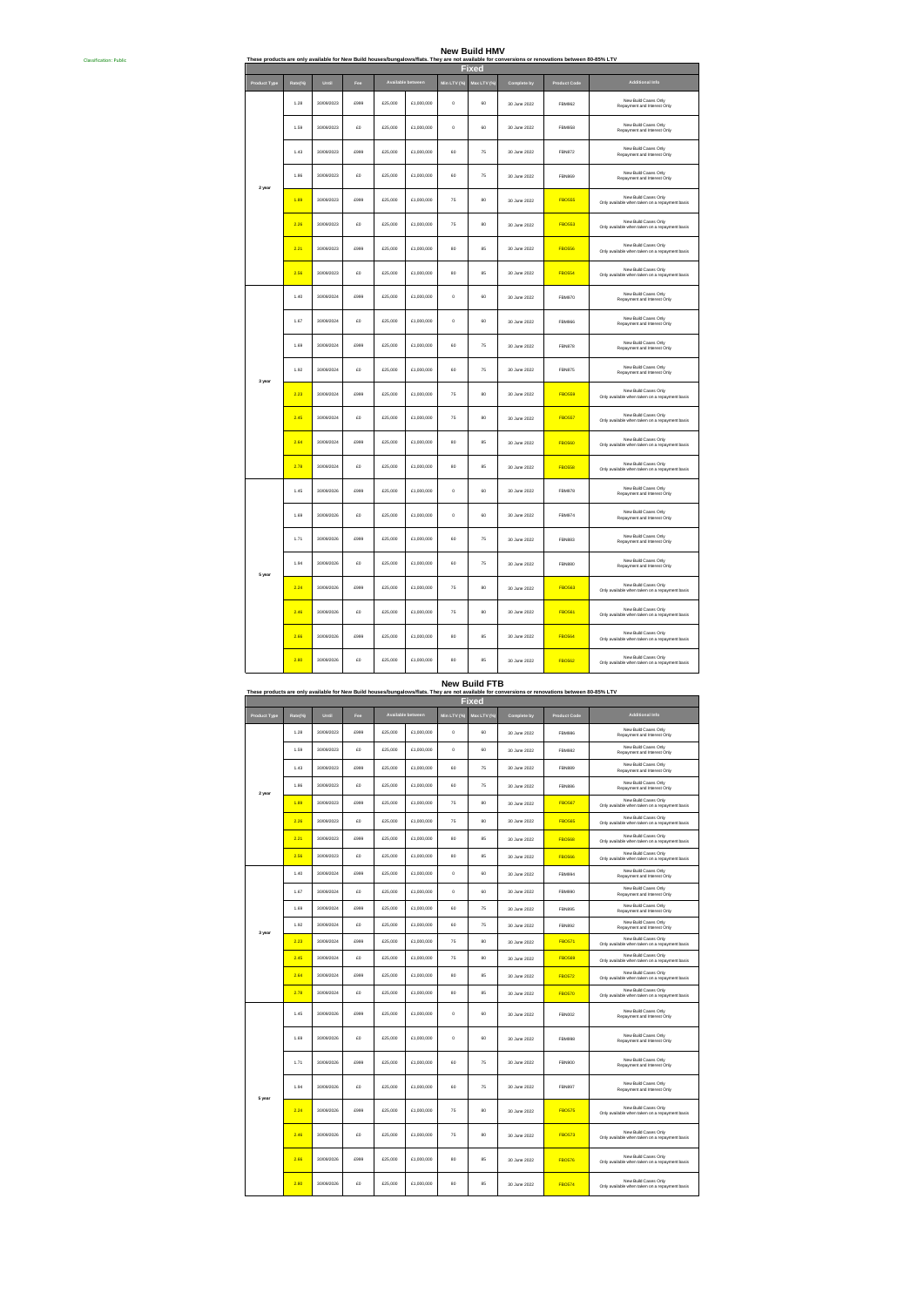## **REM 05 July 2021**

**Where products include 'no conveyancing' in additional info we only provide a no charge property assessment as part of the service and no free conveyancing option For remortgage service products we pay our legal fees or your customer can arrange their own conveyancer and pay their own fees, and there is also no charge for a property assessment.**

Classification: Public #

ERC structure on all products:<br>2 year - 2% to 30/09/2022 and 1% to 30/09/2023<br>3 year - 3% to 30/09/2022, 2% to 30/09/2023 and 1% to 30/09/2024<br>10 year - 6% to 30/09/2022, 4% to 30/09/2023, 3% to 30/09/2024, 2% to 30/09/202

|                     |         |            |        |                      |             | <b>Fixed</b> |             |                                               |                     |                                                |
|---------------------|---------|------------|--------|----------------------|-------------|--------------|-------------|-----------------------------------------------|---------------------|------------------------------------------------|
|                     |         |            |        |                      |             |              |             | Remortgage and Remortgage use own conveyancer |                     |                                                |
| <b>Product Type</b> | Rate(%) | Until      | Fee    | <b>Available bet</b> |             | Min LTV (%)  | Max LTV (%) | Complete by                                   | <b>Product Code</b> | <b>Additional Info</b>                         |
|                     | 1.26    | 30/09/2023 | £1,499 | £250,000             | £1,000,000  | $\mathbf 0$  | 60          | 31 December 2021                              | FBN999              | Repayment and Interest Only                    |
|                     | 1.27    | 30/09/2023 | £999   | £25,000              | £1,000,000  | $\bf{0}$     | 60          | 31 December 2021                              | <b>FBN995</b>       | Repayment and Interest Only                    |
|                     | 1.57    | 30/09/2023 | £O     | £25,000              | £1,000,000  | $\mathbf 0$  | 60          | 31 December 2021                              | FBN991              | Repayment and Interest Only                    |
|                     | 1.44    | 30/09/2023 | £1,499 | £250,000             | £1,000,000  | 60           | 75          | 31 December 2021                              | FBO000              | Repayment and Interest Only                    |
|                     | 1.53    | 30/09/2023 | £999   | £25,000              | £1,000,000  | 60           | 75          | 31 December 2021                              | <b>FBN996</b>       | Repayment and Interest Only                    |
| 2 year              | 1.91    | 30/09/2023 | £0     | £25,000              | £1,000,000  | 60           | 75          | 31 December 2021                              | FBN992              | Repayment and Interest Only                    |
|                     | 2.13    | 30/09/2023 | £1,499 | £250,000             | £1,000,000  | 75           | 80          | 31 December 2021                              | FB0001              | Only available when taken on a repayment basis |
|                     | 2.18    | 30/09/2023 | £999   | £25,000              | \$1,000,000 | 75           | 80          | 31 December 2021                              | FRN997              | Only available when taken on a repayment basis |
|                     | 2.60    | 30/09/2023 | £0     | £25,000              | £1,000,000  | 75           | 80          | 31 December 2021                              | <b>FBN993</b>       | Only available when taken on a repayment basis |
|                     | 2.54    | 30/09/2023 | £1,499 | £250,000             | £1,000,000  | 80           | 85          | 31 December 2021                              | FBO002              | Only available when taken on a repayment basis |
|                     | 2.61    | 30/09/2023 | £999   | £25,000              | £1,000,000  | 80           | 85          | 31 December 2021                              | <b>FBN998</b>       | Only available when taken on a repayment basis |
|                     | 2.91    | 30/09/2023 | £0     | £25,000              | £1,000,000  | 80           | 85          | 31 December 2021                              | <b>FBN994</b>       | Only available when taken on a repayment basis |
|                     | 1.33    | 30/09/2024 | £1,499 | £250,000             | £1,000,000  | $\mathbf 0$  | 60          | 31 December 2021                              | FBO011              | Repayment and Interest Only                    |
|                     | 1.36    | 30/09/2024 | £999   | £25,000              | £1,000,000  | $\bf{0}$     | 60          | 31 December 2021                              | FBO007              | Repayment and Interest Only                    |
|                     | 1.57    | 30/09/2024 | £O     | £25,000              | £1,000,000  | $\mathbf 0$  | 60          | 31 December 2021                              | FBO003              | Repayment and Interest Only                    |
|                     | 1.51    | 30/09/2024 | £1,499 | £250,000             | £1,000,000  | 60           | 75          | 31 December 2021                              | FBO012              | Repayment and Interest Only                    |
|                     | 1.62    | 30/09/2024 | £999   | £25,000              | £1,000,000  | 60           | 75          | 31 December 2021                              | <b>FBO008</b>       | Repayment and Interest Only                    |
| 3 year              | 1.91    | 30/09/2024 | £0     | £25,000              | £1,000,000  | 60           | 75          | 31 December 2021                              | FBO004              | Repayment and Interest Only                    |
|                     | 2.20    | 30/09/2024 | £1,499 | £250,000             | £1,000,000  | 75           | 80          | 31 December 2021                              | <b>FBO013</b>       | Only available when taken on a repayment basis |
|                     | 2.27    | 30/09/2024 | £999   | £25,000              | £1,000,000  | 75           | 80          | 31 December 2021                              | <b>FBO009</b>       | Only available when taken on a repayment basis |
|                     | 2.60    | 30/09/2024 | £0     | £25,000              | £1,000,000  | 75           | 80          | 31 December 2021                              | <b>FBO005</b>       | Only available when taken on a repayment basis |
|                     | 2.61    | 30/09/2024 | £1,499 | £250,000             | £1,000,000  | 80           | 85          | 31 December 2021                              | FBO014              | Only available when taken on a repayment basis |
|                     | 2.70    | 30/09/2024 | £999   | £25,000              | £1,000,000  | 80           | 85          | 31 December 2021                              | FBO010              | Only available when taken on a repayment basis |
|                     | 2.91    | 30/09/2024 | £0     | £25,000              | £1,000,000  | 80           | 85          | 31 December 2021                              | FBO006              | Only available when taken on a repayment basis |
|                     | 1.46    | 30/09/2026 | £1,499 | £250,000             | £1,000,000  | $\bf{0}$     | 60          | 31 December 2021                              | FBO022              | Repayment and Interest Only                    |
|                     | 1.49    | 30/09/2026 | £999   | £25,000              | £1,000,000  | $\bf{0}$     | 60          | 31 December 2021                              | FBO018              | Repayment and Interest Only                    |
|                     | 1.70    | 30/09/2026 | £0     | £25,000              | £1,000,000  | $\mathbf 0$  | 60          | 31 December 2021                              | <b>FBN283</b>       | Repayment and Interest Only                    |
|                     | 1.78    | 30/09/2026 | £1,499 | £250,000             | £1,000,000  | 60           | 75          | 31 December 2021                              | FBO023              | Repayment and Interest Only                    |
|                     | 1.81    | 30/09/2026 | £999   | £25,000              | £1,000,000  | 60           | 75          | 31 December 2021                              | FBO019              | Repayment and Interest Only                    |
| 5 year              | 2.05    | 30/09/2026 | £O     | £25,000              | £1,000,000  | 60           | 75          | 31 December 2021                              | FBO015              | Repayment and Interest Only                    |
|                     | 2.39    | 30/09/2026 | £1,499 | £250,000             | £1,000,000  | 76           | 80          | 31 December 2021                              | FBO024              | Only available when taken on a repayment basis |
|                     | 2.42    | 30/09/2026 | £999   | £25,000              | £1,000,000  | 76           | 80          | 31 December 2021                              | FBO020              | Only available when taken on a repayment basis |
|                     | 2.67    | 30/09/2026 | £0     | £25,000              | \$1,000,000 | 75           | 80          | 31 December 2021                              | FBO016              | Only available when taken on a repayment basis |
|                     | 2.90    | 30/09/2026 | £1,499 | £250,000             | £1,000,000  | 80           | 85          | 31 December 2021                              | FBO025              | Only available when taken on a repayment basis |
|                     | 2.93    | 30/09/2026 | £999   | £25,000              | \$1,000,000 | 80           | 85          | 31 December 2021                              | FBO021              | Only available when taken on a repayment basis |
|                     | 3.15    | 30/09/2026 | £0     | £25,000              | £1,000,000  | 80           | 85          | 31 December 2021                              | FB0017              | Only available when taken on a repayment basis |

# **Large Loans**<br>range their own conveyancer and pay their own costs.

**With our remortgage service we will pay our legal fees or your customer can arrange their own conveyancer and pay their own costs. There is no charge for a property assessment**

| Interest Only available up to 75% LTV |                                                                                        |            |        |            |                          |          |                         |                                               |                     |                             |  |  |  |  |  |
|---------------------------------------|----------------------------------------------------------------------------------------|------------|--------|------------|--------------------------|----------|-------------------------|-----------------------------------------------|---------------------|-----------------------------|--|--|--|--|--|
|                                       | These products are not available to Retirement Home plan or Consent to Lease customers |            |        |            |                          |          |                         |                                               |                     |                             |  |  |  |  |  |
|                                       | <b>Fixed</b>                                                                           |            |        |            |                          |          |                         |                                               |                     |                             |  |  |  |  |  |
|                                       |                                                                                        |            |        |            |                          |          |                         | Remortgage and Remortgage use own conveyancer |                     |                             |  |  |  |  |  |
| <b>Product Type</b>                   | Rate(%)                                                                                | Until      | Fee    |            | <b>Available between</b> |          | Min LTV (%) Max LTV (%) | Complete by                                   | <b>Product Code</b> | <b>Additional Info</b>      |  |  |  |  |  |
|                                       | 2.15                                                                                   | 30/09/2023 | £1,499 | £1,000,000 | £5,000,000               | $\Omega$ | 60                      | 31 December 2021                              | FRN161              | Repayment and Interest Only |  |  |  |  |  |
| 2 year                                | 2.80                                                                                   | 30/09/2023 | £1,499 | £1,000,000 | £5,000,000               | 60       | 70                      | 31 December 2021                              | FRN162              | Repayment and Interest Only |  |  |  |  |  |
|                                       | 3.05                                                                                   | 30/09/2023 | £1,499 | £1,000,000 | £2,000,000               | 70       | 80                      | 31 December 2021                              | <b>FBN160</b>       | Repayment and Interest Only |  |  |  |  |  |
|                                       | 2.71                                                                                   | 30/09/2026 | £1,499 | £1,000,000 | £5,000,000               | $\Omega$ | 60                      | 31 December 2021                              | <b>FBN163</b>       | Repayment and Interest Only |  |  |  |  |  |
| 5 year                                | 3.36                                                                                   | 30/09/2026 | £1,499 | £1,000,000 | £5,000,000               | 60       | 70                      | 31 December 2021                              | FRN164              | Repayment and Interest Only |  |  |  |  |  |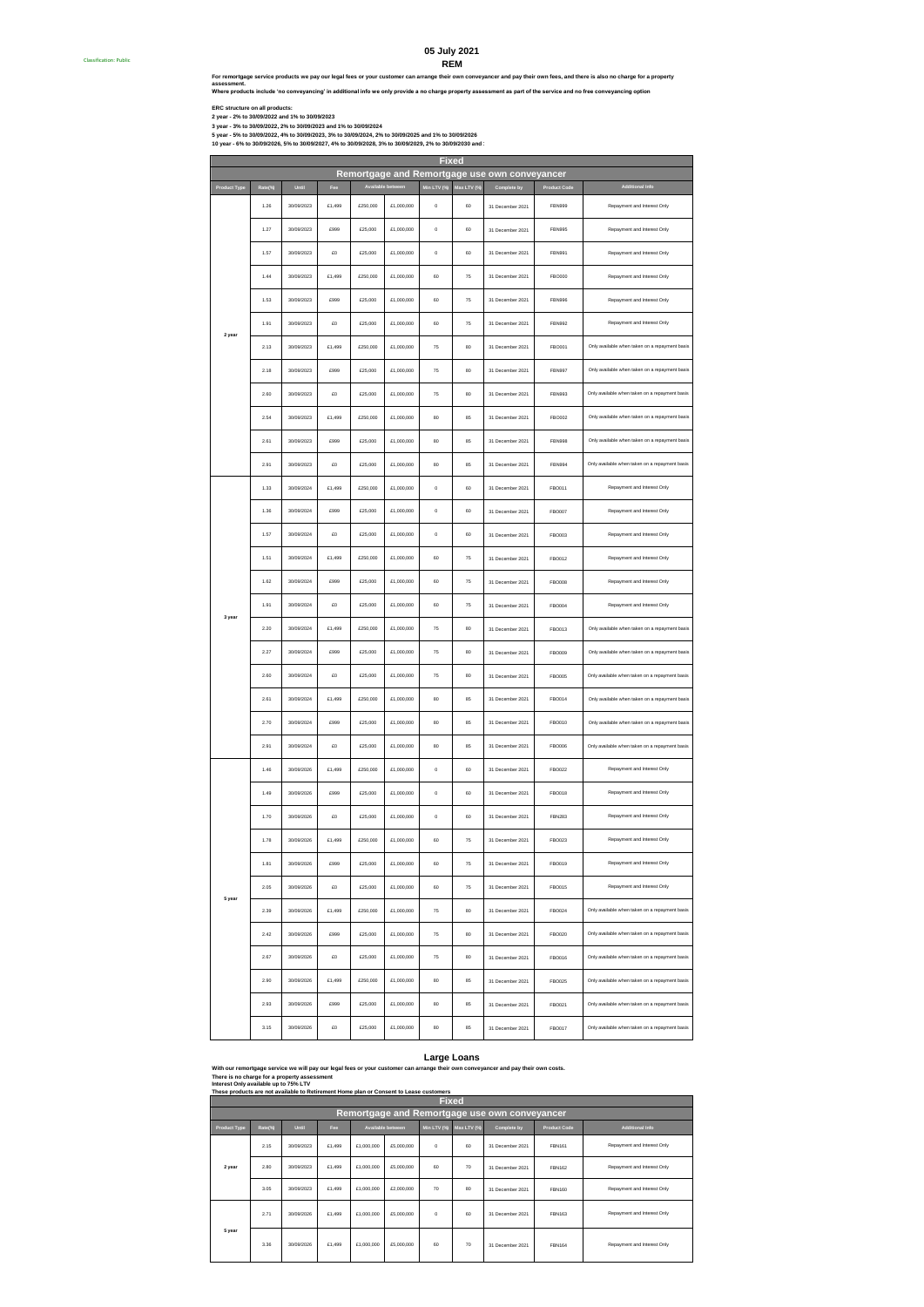# **05 July 2021 Self Build FTB**

| <b>Fixed</b>            |         |            |        |         |                          |                               |    |                                      |                    |                     |                             |  |  |
|-------------------------|---------|------------|--------|---------|--------------------------|-------------------------------|----|--------------------------------------|--------------------|---------------------|-----------------------------|--|--|
| <b>First Time Buyer</b> |         |            |        |         |                          |                               |    |                                      |                    |                     |                             |  |  |
| Product<br>Type         | Rate(%) | Until      | Fee    |         | <b>Available between</b> | Min LTV $(\%)$ Max LTV $(\%)$ |    | <b>ERCs</b>                          | <b>Complete by</b> | <b>Product Code</b> | <b>Additional info</b>      |  |  |
| 2 year                  | 5.31    | 30/09/2023 | £1,499 | £25,000 | £300,000                 | $^{\circ}$                    | 75 | 2% to 30/09/2022<br>1% to 30/09/2023 | 30 June 2022       | <b>SBL123</b>       | Repayment and Interest Only |  |  |
|                         |         |            |        |         |                          |                               |    |                                      |                    |                     |                             |  |  |

**Self Build HMV**

|                        | <b>Fixed</b> |            |        |         |                          |                               |    |                                      |                    |                     |                             |  |  |  |
|------------------------|--------------|------------|--------|---------|--------------------------|-------------------------------|----|--------------------------------------|--------------------|---------------------|-----------------------------|--|--|--|
|                        | Homemover    |            |        |         |                          |                               |    |                                      |                    |                     |                             |  |  |  |
| Product<br><b>Type</b> | Rate(%)      | Until      | Fee    |         | <b>Available between</b> | Min LTV $(\%)$ Max LTV $(\%)$ |    | <b>ERCs</b>                          | <b>Complete by</b> | <b>Product Code</b> | Additional info             |  |  |  |
| 2 year                 | 5.31         | 30/09/2023 | £1.499 | £25,000 | £1,000,000               | 0                             | 75 | 2% to 30/09/2022<br>1% to 30/09/2023 | 30 June 2022       | <b>SBL122</b>       | Repayment and Interest Only |  |  |  |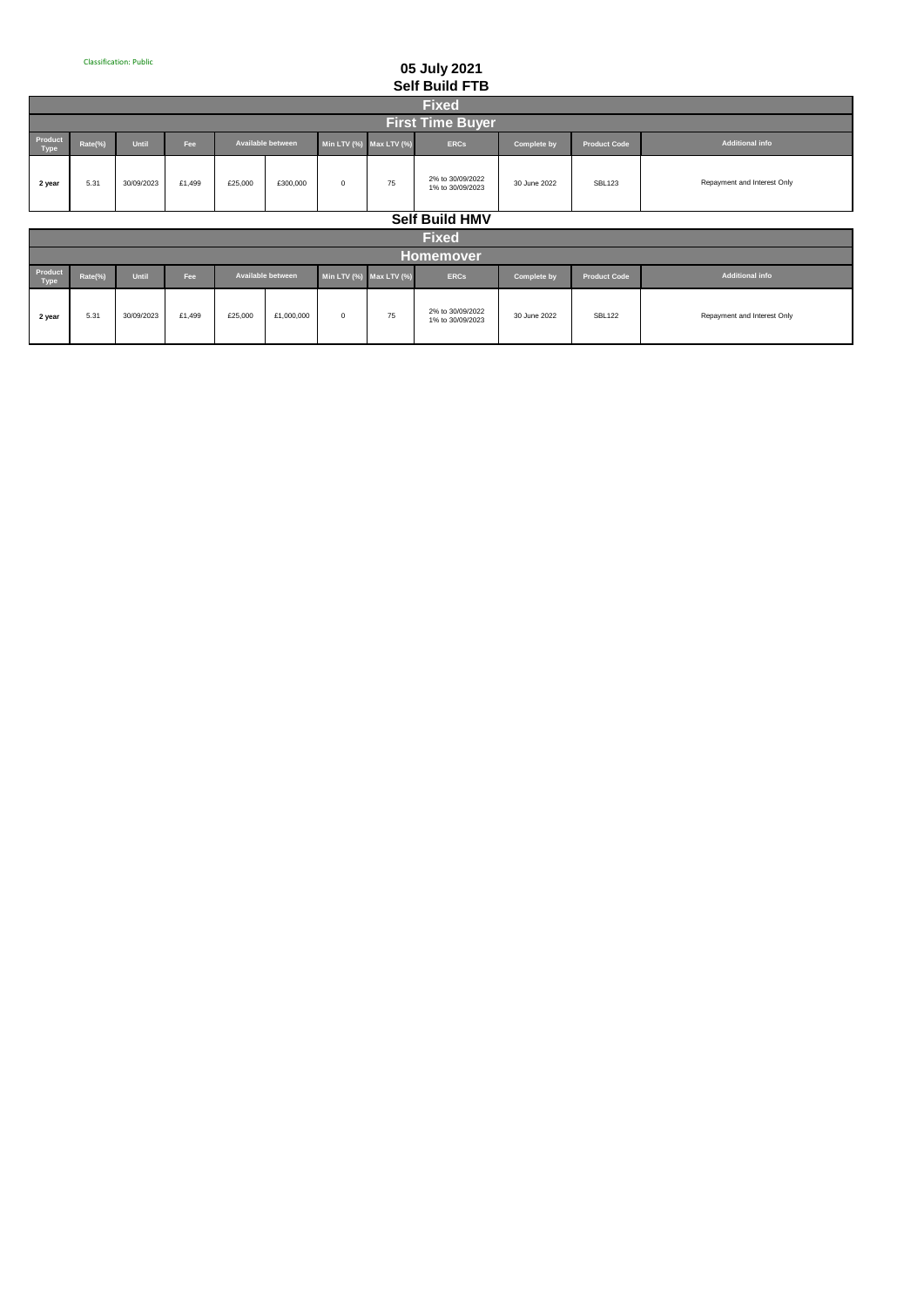# **05 July 2021**

## **Classification: Public Affordable Housing - Shared Equity (including HTB Equity Loan) and Shared Ownership Schemes**

**HMV**

Products available for Help to Buy 'Equity Loan' scheme<br>These products are not available to Retirement Home plan or Consent to Lease customers

**ERC structure on all products: 2 year - 2% to 30/09/2022 and 1% to 30/09/2023 3 year - 3% to 30/09/2022, 2% to 30/09/2023 and 1% to 30/09/2024**

**5 year - 5% to 30/09/2022, 4% to 30/09/2023, 3% to 30/09/2024, 2% to 30/09/2025 and 1% to 30/09/2026**

|                     |         |            |      |         |                   |             | Fixed      |              |                     |                                                |
|---------------------|---------|------------|------|---------|-------------------|-------------|------------|--------------|---------------------|------------------------------------------------|
| <b>Product Type</b> | Rate(%) | Until      | Fee  |         | Available between | Min LTV (%) | Max LTV (% | Complete by  | <b>Product Code</b> | <b>Additional Info</b>                         |
|                     | 1.28    | 30/09/2023 | £999 | £25,000 | £500,000          | $\,$ 0 $\,$ | 60         | 30 June 2022 | <b>FBN010</b>       | Only available when taken on a repayment basis |
|                     | 1.59    | 30/09/2023 | £O   | £25,000 | £500,000          | $\,0\,$     | 60         | 30 June 2022 | <b>FBN006</b>       | Only available when taken on a repayment basis |
|                     | 1.43    | 30/09/2023 | £999 | £25,000 | £500,000          | 60          | 75         | 30 June 2022 | <b>FBN906</b>       | Only available when taken on a repayment basis |
| 2 year              | 1.86    | 30/09/2023 | £0   | £25,000 | £500,000          | 60          | 75         | 30 June 2022 | <b>FBN903</b>       | Only available when taken on a repayment basis |
|                     | 1.89    | 30/09/2023 | £999 | £25,000 | £500,000          | 75          | 80         | 30 June 2022 | <b>FBO579</b>       | Only available when taken on a repayment basis |
|                     | 2.26    | 30/09/2023 | £O   | £25,000 | £500,000          | 75          | 80         | 30 June 2022 | <b>FBO577</b>       | Only available when taken on a repayment basis |
|                     | 2.21    | 30/09/2023 | £999 | £25,000 | £500,000          | 80          | 85         | 30 June 2022 | <b>FBO580</b>       | Only available when taken on a repayment basis |
|                     | 2.56    | 30/09/2023 | £0   | £25,000 | £500,000          | 80          | 85         | 30 June 2022 | <b>FBO578</b>       | Only available when taken on a repayment basis |
|                     | 1.40    | 30/09/2024 | £999 | £25,000 | £500,000          | $\mathbf 0$ | 60         | 30 June 2022 | <b>FBN026</b>       | Only available when taken on a repayment basis |
|                     | 1.67    | 30/09/2024 | £0   | £25,000 | £500,000          | $\,$ 0 $\,$ | 60         | 30 June 2022 | <b>FBN022</b>       | Only available when taken on a repayment basis |
|                     | 1.69    | 30/09/2024 | £999 | £25,000 | £500,000          | 60          | 75         | 30 June 2022 | <b>FBN918</b>       | Only available when taken on a repayment basis |
| 3 year              | 1.92    | 30/09/2024 | £O   | £25,000 | £500,000          | 60          | 75         | 30 June 2022 | <b>FBN915</b>       | Only available when taken on a repayment basis |
|                     | 2.23    | 30/09/2024 | £999 | £25,000 | £500,000          | 75          | 80         | 30 June 2022 | <b>FBO587</b>       | Only available when taken on a repayment basis |
|                     | 2.45    | 30/09/2024 | £0   | £25,000 | £500,000          | 75          | 80         | 30 June 2022 | <b>FBO585</b>       | Only available when taken on a repayment basis |
|                     | 2.64    | 30/09/2024 | £999 | £25,000 | £500,000          | 80          | 85         | 30 June 2022 | <b>FBO588</b>       | Only available when taken on a repayment basis |
|                     | 2.78    | 30/09/2024 | £0   | £25,000 | £500,000          | 80          | 85         | 30 June 2022 | <b>FBO586</b>       | Only available when taken on a repayment basis |
|                     | 1.45    | 30/09/2026 | £999 | £25,000 | £500,000          | $\mathbf 0$ | 60         | 30 June 2022 | <b>FBN042</b>       | Only available when taken on a repayment basis |
|                     | 1.69    | 30/09/2026 | £0   | £25,000 | £500,000          | $\mathbf 0$ | 60         | 30 June 2022 | <b>FBN038</b>       | Only available when taken on a repayment basis |
|                     | 1.71    | 30/09/2026 | £999 | £25,000 | £500,000          | 60          | 75         | 30 June 2022 | <b>FBN928</b>       | Only available when taken on a repayment basis |
| o year              | 1.94    | 30/09/2026 | £O   | £25,000 | £500,000          | 60          | 75         | 30 June 2022 | <b>FBN925</b>       | Only available when taken on a repayment basis |
|                     | 2.24    | 30/09/2026 | £999 | £25,000 | £500,000          | 75          | 80         | 30 June 2022 | <b>FBO595</b>       | Only available when taken on a repayment basis |
|                     | 2.46    | 30/09/2026 | £0   | £25,000 | £500,000          | 75          | 80         | 30 June 2022 | <b>FBO593</b>       | Only available when taken on a repayment basis |
|                     | 2.66    | 30/09/2026 | £999 | £25,000 | £500,000          | 80          | 85         | 30 June 2022 | <b>FBO596</b>       | Only available when taken on a repayment basis |
|                     | 2.80    | 30/09/2026 | £O   | £25,000 | £500,000          | 80          | 85         | 30 June 2022 | <b>FBO594</b>       | Only available when taken on a repayment basis |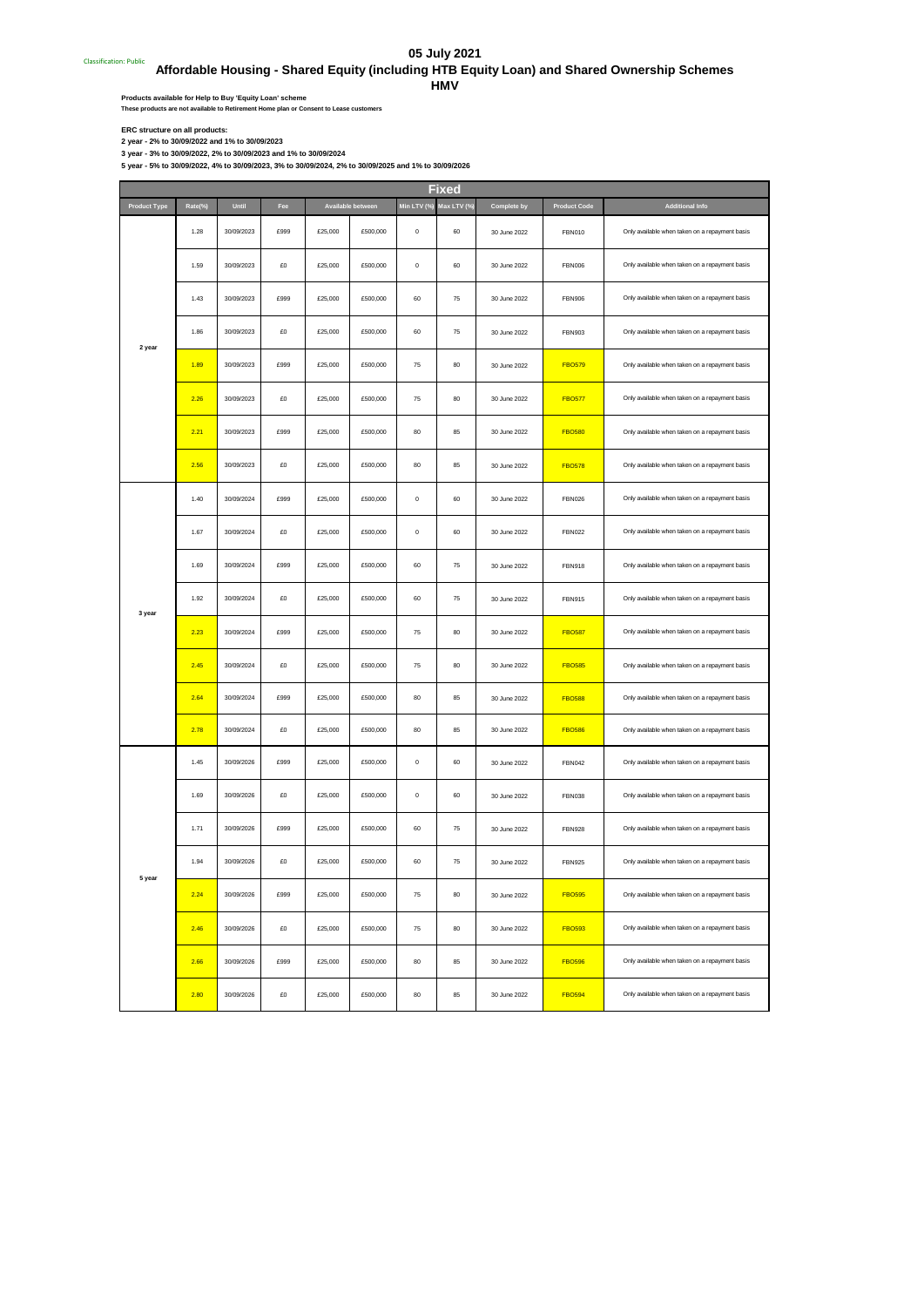| Classification: Public |                     |         |            |      |         |                   |             | <b>FTB</b>              |              |                     |                                                |
|------------------------|---------------------|---------|------------|------|---------|-------------------|-------------|-------------------------|--------------|---------------------|------------------------------------------------|
|                        |                     |         |            |      |         |                   |             | Fixed                   |              |                     |                                                |
|                        | <b>Product Type</b> | Rate(%) | Until      | Fee  |         | Available between |             | Min LTV (%) Max LTV (%) | Complete by  | <b>Product Code</b> | <b>Additional Info</b>                         |
|                        |                     | 1.28    | 30/09/2023 | £999 | £25,000 | £500,000          | $\bf 0$     | 60                      | 30 June 2022 | <b>FBN058</b>       | Only available when taken on a repayment basis |
|                        |                     | 1.59    | 30/09/2023 | £0   | £25,000 | £500,000          | $\mathbf 0$ | 60                      | 30 June 2022 | <b>FBN054</b>       | Only available when taken on a repayment basis |
|                        |                     | 1.43    | 30/09/2023 | £999 | £25,000 | £500,000          | 60          | 75                      | 30 June 2022 | <b>FBN940</b>       | Only available when taken on a repayment basis |
|                        | 2 year              | 1.86    | 30/09/2023 | £0   | £25,000 | £500,000          | 60          | 75                      | 30 June 2022 | <b>FBN937</b>       | Only available when taken on a repayment basis |
|                        |                     | 1.89    | 30/09/2023 | £999 | £25,000 | £500,000          | 75          | 80                      | 30 June 2022 | <b>FBO603</b>       | Only available when taken on a repayment basis |
|                        |                     | 2.26    | 30/09/2023 | £O   | £25,000 | £500,000          | 75          | 80                      | 30 June 2022 | <b>FBO601</b>       | Only available when taken on a repayment basis |
|                        |                     | 2.21    | 30/09/2023 | £999 | £25,000 | £500,000          | 80          | 85                      | 30 June 2022 | <b>FBO604</b>       | Only available when taken on a repayment basis |
|                        |                     | 2.56    | 30/09/2023 | £0   | £25,000 | £500,000          | 80          | 85                      | 30 June 2022 | <b>FBO602</b>       | Only available when taken on a repayment basis |
|                        |                     | 1.40    | 30/09/2024 | £999 | £25,000 | £500,000          | $\mathbf 0$ | 60                      | 30 June 2022 | <b>FBN074</b>       | Only available when taken on a repayment basis |
|                        |                     | 1.67    | 30/09/2024 | £0   | £25,000 | £500,000          | $\mathbf 0$ | 60                      | 30 June 2022 | <b>FBN070</b>       | Only available when taken on a repayment basis |
|                        |                     | 1.69    | 30/09/2024 | £999 | £25,000 | £500,000          | 60          | 75                      | 30 June 2022 | <b>FBN952</b>       | Only available when taken on a repayment basis |
|                        | 3 year              | 1.92    | 30/09/2024 | £0   | £25,000 | £500,000          | 60          | 75                      | 30 June 2022 | <b>FBN949</b>       | Only available when taken on a repayment basis |
|                        |                     | 2.23    | 30/09/2024 | £999 | £25,000 | £500,000          | 75          | $80\,$                  | 30 June 2022 | <b>FBO611</b>       | Only available when taken on a repayment basis |
|                        |                     | 2.45    | 30/09/2024 | £O   | £25,000 | £500,000          | 75          | 80                      | 30 June 2022 | <b>FBO609</b>       | Only available when taken on a repayment basis |
|                        |                     | 2.64    | 30/09/2024 | £999 | £25,000 | £500,000          | 80          | 85                      | 30 June 2022 | <b>FBO612</b>       | Only available when taken on a repayment basis |
|                        |                     | 2.78    | 30/09/2024 | £O   | £25,000 | £500,000          | 80          | 85                      | 30 June 2022 | <b>FBO610</b>       | Only available when taken on a repayment basis |
|                        |                     | 1.45    | 30/09/2026 | £999 | £25,000 | £500,000          | $\bf 0$     | 60                      | 30 June 2022 | <b>FBN090</b>       | Only available when taken on a repayment basis |
|                        |                     | 1.69    | 30/09/2026 | £0   | £25,000 | £500,000          | $\mathbf 0$ | 60                      | 30 June 2022 | <b>FBN086</b>       | Only available when taken on a repayment basis |
|                        |                     | 1.71    | 30/09/2026 | £999 | £25,000 | £500,000          | 60          | 75                      | 30 June 2022 | <b>FBN962</b>       | Only available when taken on a repayment basis |
|                        | 5 year              | 1.94    | 30/09/2026 | £0   | £25,000 | £500,000          | 60          | 75                      | 30 June 2022 | <b>FBN959</b>       | Only available when taken on a repayment basis |
|                        |                     | 2.24    | 30/09/2026 | £999 | £25,000 | £500,000          | ${\bf 75}$  | $80\,$                  | 30 June 2022 | <b>FBO619</b>       | Only available when taken on a repayment basis |
|                        |                     | 2.46    | 30/09/2026 | £0   | £25,000 | £500,000          | 75          | 80                      | 30 June 2022 | <b>FBO617</b>       | Only available when taken on a repayment basis |
|                        |                     | 2.66    | 30/09/2026 | £999 | £25,000 | £500,000          | 80          | 85                      | 30 June 2022 | <b>FBO620</b>       | Only available when taken on a repayment basis |
|                        |                     | 2.80    | 30/09/2026 | £O   | £25,000 | £500,000          | 80          | 85                      | 30 June 2022 | <b>FBO618</b>       | Only available when taken on a repayment basis |

**REM**

**For Shared Equity Remortgages:**

**The customer must provide a minimum 10% deposit**

The Equity Ioan term must be equal to or greater than the mortgage term<br>Lending to repay all or part of the Equity Loan is allowed, although other debt consolidation reasons are no**t** 

|                     | For Shared Ownership Remortgages:<br>The maximum LTV for customers remortgaging to Halifax is 90%, and is calculated on the current valuation of their share. The maximum LTV is 90% of the value of the part owned by the customer. |            |      |         |                   |          |                         |                              |                     |                                                                                                                                                           |  |  |  |  |
|---------------------|--------------------------------------------------------------------------------------------------------------------------------------------------------------------------------------------------------------------------------------|------------|------|---------|-------------------|----------|-------------------------|------------------------------|---------------------|-----------------------------------------------------------------------------------------------------------------------------------------------------------|--|--|--|--|
|                     | <b>Fixed</b>                                                                                                                                                                                                                         |            |      |         |                   |          |                         |                              |                     |                                                                                                                                                           |  |  |  |  |
|                     |                                                                                                                                                                                                                                      |            |      |         |                   |          |                         | Remortgage - Own Conveyancer |                     |                                                                                                                                                           |  |  |  |  |
| <b>Product Type</b> | Rate(%)                                                                                                                                                                                                                              | Until      | Fee  |         | Available between |          | Min LTV (%) Max LTV (%) | Complete by                  | <b>Product Code</b> | <b>Additional Info</b>                                                                                                                                    |  |  |  |  |
|                     | 1.47                                                                                                                                                                                                                                 | 30/09/2023 | £999 | £25,000 | £500,000          | $\Omega$ | 60                      | 31 December 2021             | <b>FBO026</b>       | £250 Cashback<br>Repayment and Interest Only<br>Includes free valuation but no free legals - customer must<br>instruct own convevancer                    |  |  |  |  |
| 2 year              | 1.73                                                                                                                                                                                                                                 | 30/09/2023 | £999 | £25,000 | £500,000          | 60       | 75                      | 31 December 2021             | <b>FBO027</b>       | £250 Cashback<br>Repayment and Interest Only<br>Includes free valuation but no free legals - customer must<br>instruct own convevancer                    |  |  |  |  |
|                     | 2.81                                                                                                                                                                                                                                 | 30/09/2023 | £999 | £25,000 | £500,000          | 75       | 85                      | 31 December 2021             | <b>FBO028</b>       | £250 Cashback<br>Only available when taken on a repayment basis<br>Includes free valuation but no free legals - customer must<br>instruct own convevancer |  |  |  |  |